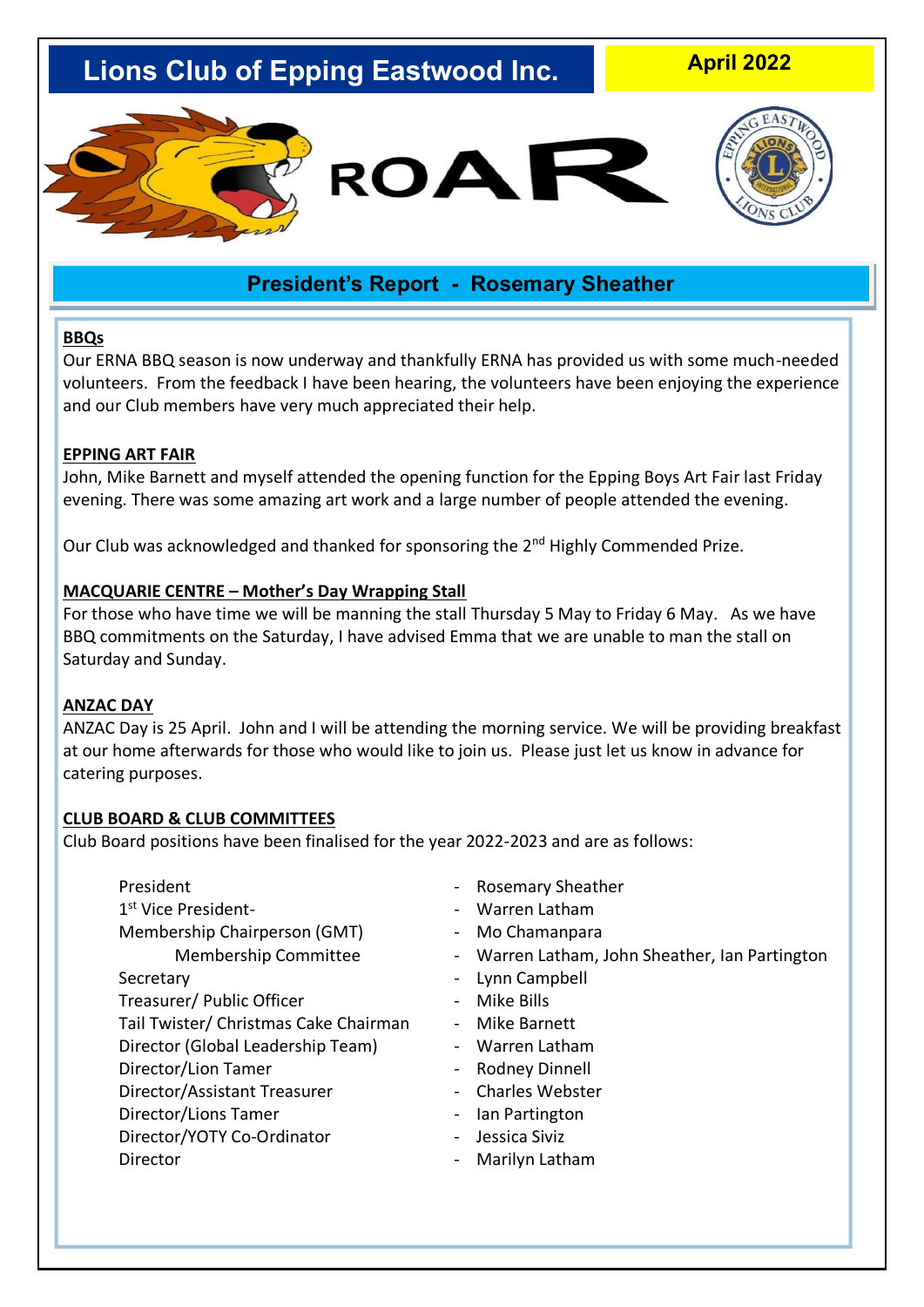#### Other positions:

Guest Speaker Organiser - Warren Latham Social Media **- Ann Paterson** Meals on Wheels **- Charles Webster** BBQ Co-Ordinator - Charles Webster Recycling glasses - Rosemary Sheather Grocery Collection - Marilyn Latham Roar Editor - Jessica Siviz

- 
- 
- 
- 
- BBO Committee Mike Bills, Mike Barnett, David Doring
- Jams & Preserves  **Lynn Campbell, Ann Paterson, Tracey Walker** 
	-
	-
	-
- Social Secretary John & Rosemary Sheather

### **Club Changeover**

The Club Changeover will be held at the dinner meeting on 20 July. More details to follow

### **LIONS NSW/ACT SAVE SIGHT & PUBLIC HEALTH CARE FOUNDATIONS**

John, Warren & myself attended the Foundations Board Meeting and Community Challenge Dinner in March. Over \$30,000 has been raised by the Community Challenge contestants this year.

The Car Raffle was drawn and the winning ticket was sold by the Cooma Lions Club.

On Friday, 25 March I was invited to the Sydney Eye Hospital to see the new Digital Microscope that the Foundations donated \$100,000 towards. The Ophthalmologists and Nursing staff were extremely appreciative of Lions Members and their Clubs for all the hard work they do to fundraise, as our fundraising ultimately helps to provide organisations such as the Eye Hospital with equipment to held the community.



### SPECIAL AWARD

At the Board Meeting John Sheather was presented with a "Life Member" award for all the hard work and time he has given to the Foundations. Congratulations John.





### **THINKING OF MEMBERS**

Our thoughts are still with Dale in navigating his cancer battle, David who has Covid and Ann recovering from her knee operation.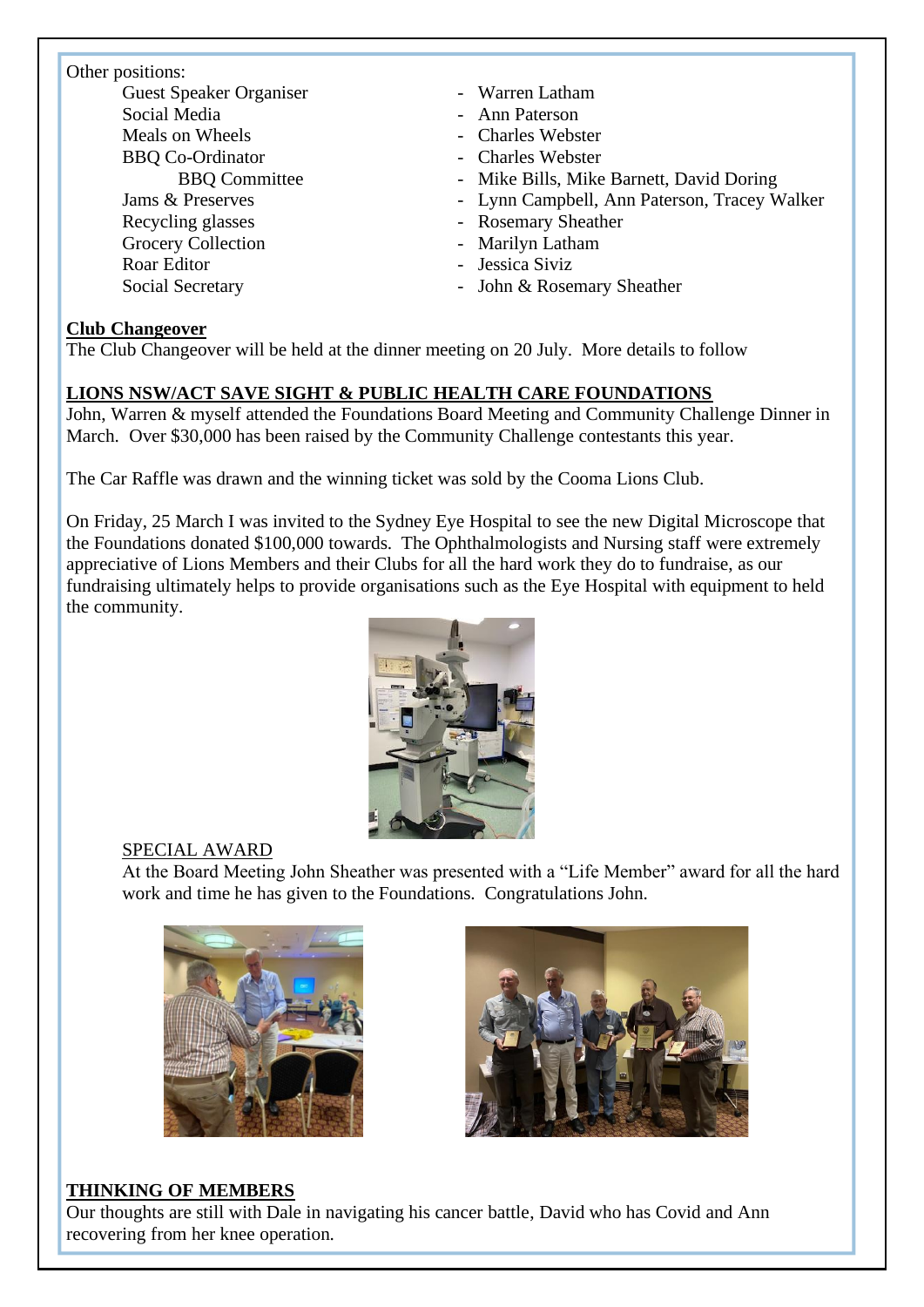| <b>Meals on Wheels Roster</b>                |                          |  |
|----------------------------------------------|--------------------------|--|
| Please pick up the meals no later than 11 am |                          |  |
| April 23                                     | Mike Bills               |  |
| April 30                                     | Mo Chamanpara            |  |
| May 7                                        | <b>Geoff Pascoe</b>      |  |
| May 14                                       | <b>Rosemary Sheather</b> |  |
| May 21                                       | Ian Partington           |  |
| May 28                                       | Leslie McFarlane         |  |
| June 4                                       | <b>Mike Barnett</b>      |  |
| June 11                                      | David Doring             |  |
| June 18                                      | Michael Ho               |  |
| June 25                                      | Kerry Ferguson           |  |
| Please remember to wear a mask and check in  |                          |  |
| $\sim$ $\sim$ $\sim$                         |                          |  |

**with the QR code on your rostered day. Please let Charles know if you are unable to do your rostered day asap. Thankyou**

### FIND OUT MORE:

email: [info@eppingeastwoodlions.org.au](mailto:info@eppingeastwoodlions.org.au)

website: https://eppingeastwoodlions.org.au

Phone: Jessica 0432 549 149

**Lions Club of Epping Eastwood Inc.** 

### **Upcoming Events**

ANZAC DAY DAWN SERVICE Sunday 25th April More information below

ERNA NETBALL BBQ SEASON Continues on Saturdays Eastwood Ryde Netball Association - Meadowbank Park Adelaide Street, Meadowbank, NSW 2114

Wednesday 4th May 2022 NEXT BOARD MEETING All Members welcome to attend please contact President Rosemary Sheather on 0412 475 392

MACQUARIE CENTRE MOTHER'S DAY GIFT WRAPPING Thursday  $5<sup>th</sup>$  May and Friday  $6<sup>th</sup>$  May

> Wednesday 18th May 2022 CLUB DINNER MEETING

EPPING EASTWOOD LIONS CLUB CHANGEOVER DINNER Wednesday 20th July Save The Date - more information to come

# **Why I Became a Lion?**

Lion Kerry Ferguson (Member Since 5th September 2018):

I have always been involved as a volunteer with my mother through the church when I was a child and then through my own children's primary school, scouts and sporting activities. As the kids got older and the opportunities got less, I started searching for something to contribute my time to.



As my daughter plays netball at Meadowbank, I had seen the Lions stall and googled what Lions was about. Didn't take any action at that time. Then, as part of netball

team, you have to either help on canteen or BBQ. I chose BBQ duty and was introduced to Margaret on the day – the rest is history!

**Editor's Note**: Thank you to Lion Kerry for sharing your story in the ''Why I Became Lion section' this month. Which of our members will share their story with us next month?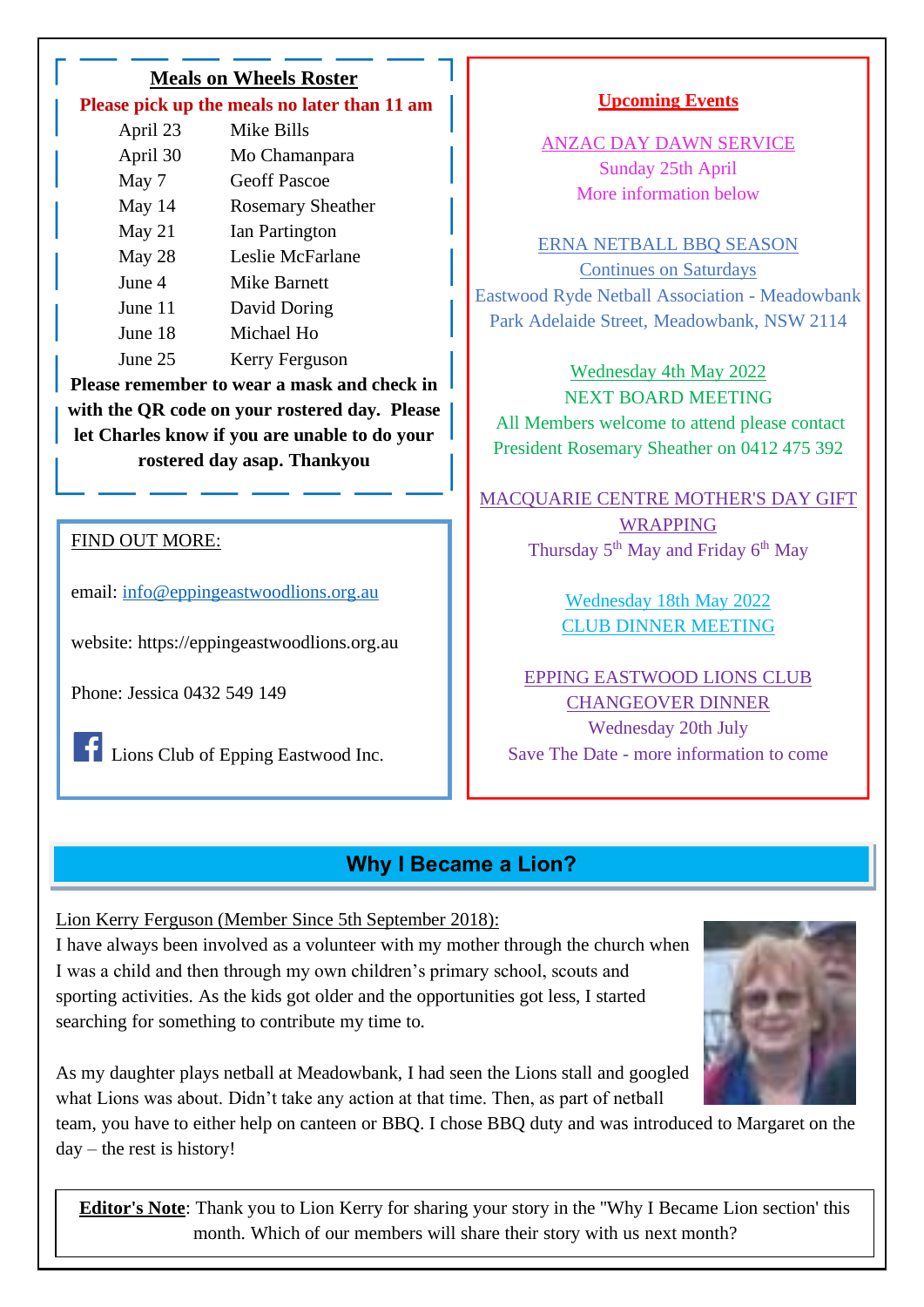# **Lions Christmas Cakes and Puddings**

Our Lions Member Mike Barnett has a number of delicious Lions Cakes, Puddings and Mini Cakes in stock and ready to order. Please don't forget to place your order with Mike directly by ringing 0408 276 231 or you can visit our Epping Eastwood Lions Club Shop on our website: https://eppingeastwoodlions.org.au/shop/



**DITIONAL CHRIST** 

900g Lions Christmas Pudding - \$13.00 each 1kg Lions Christmas Cake - \$13.00 each 1.5kg Lions Christmas Cake - \$17.00 each 80 grams Lions Mini Cake - \$2.00 each

FREE DELIVERY within 10km of Epping Pick up only if you are +10km of Epping

# **ERNA Netball BBQ Season - WE'RE BACK!!!**



The ERNA BBQ continues to be a great success at ERNA. Just a few photos from the season so far.

# **Family Health & Wellbeing Forum**

This Free Event, proudly organised by Lions District 201N5

Sunday, 5<sup>th</sup> June 2022 for 1pm Start

The Ranch – 108 Herring Road, Marsfield

Free Afternoon Tea Available

Enquires: Lion Rissa – 0414 947 135 or Lion Lisa – 0434 380 383

Topics included in the forum:

- Mental Health and Wellbeing
- Vision
- Childhood Cancer
- Hearing

RSVP: 31st May 2022 – Bookings [https://www.eventbrite.com/e/family-health-wellbeing-forum-tickets-](https://www.eventbrite.com/e/family-health-wellbeing-forum-tickets-218628031327)[218628031327](https://www.eventbrite.com/e/family-health-wellbeing-forum-tickets-218628031327)